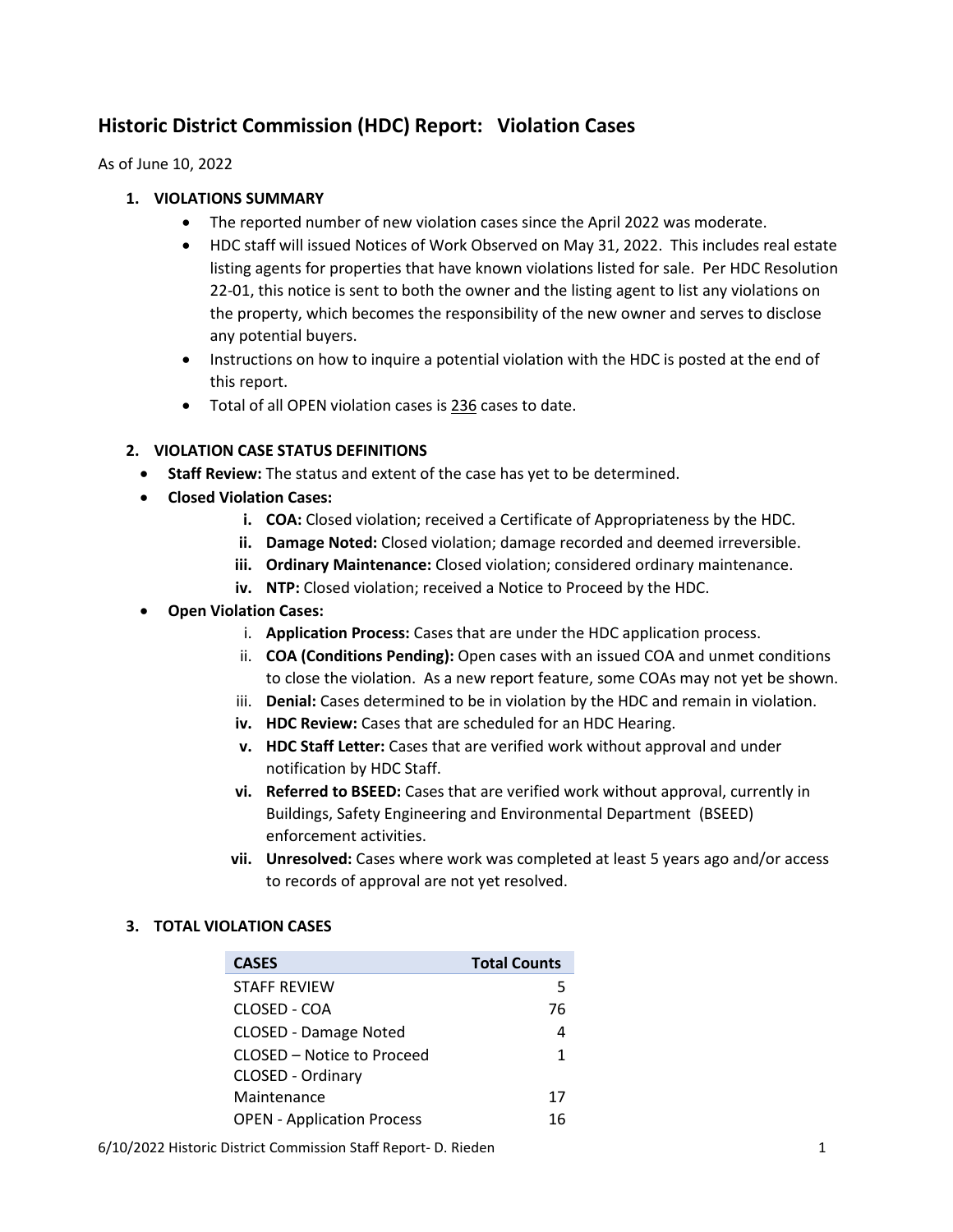| <b>OPEN - COA Conditions</b> |     |
|------------------------------|-----|
| Pending                      | 17  |
| OPEN - DENIAL                | 35  |
| <b>OPEN - HDC Review</b>     | 5   |
| OPEN - HDC Staff Letter NWO  | 75  |
| <b>OPEN - Sent to BSEED</b>  | 86  |
| UNRESOLVED - 5+ Years        | 8   |
| <b>Grand Total</b>           | 345 |

# **4. RECENT CASES (April-June 2022)**

|                                                  | Case  |   |
|--------------------------------------------------|-------|---|
| April - June 10th 2022 Cases                     | Count |   |
| <b>STAFF REVIEW</b>                              |       | 2 |
| Indian Village                                   |       |   |
| 3457 Iroquois - ROOF/ DOOR                       |       |   |
| <b>West Village</b>                              |       |   |
| 7840 Van Dyke PI - DOORS/WINDOWS                 |       |   |
|                                                  |       |   |
| <b>CLOSED - COA</b>                              |       | 4 |
| <b>Boston Edison</b>                             |       |   |
| 1725 W Boston - SITE IMPROVEMENTS                |       |   |
| 891 Edison - ROOF/PORCH/PAINT/WALLS/WINDOWS      |       |   |
| <b>Hubbard Farms</b>                             |       |   |
| 391 W. Grand Blvd. - SIGNAGE/MURAL               |       |   |
| Indian Village                                   |       |   |
| 2942 Burns - SITE IMPROVEMENTS                   |       |   |
|                                                  |       |   |
| <b>CLOSED - Damage Noted</b>                     |       | 0 |
|                                                  |       |   |
| <b>CLOSED - Ordinary Maintenance</b>             |       | 4 |
| Corktown                                         |       |   |
| 1560 Bagley - PAINT                              |       |   |
| Indian Village                                   |       |   |
| 1002 Seminole (Public Alley) - SITE IMPROVEMENTS |       |   |
| 1053 Burns - PAINT                               |       |   |
| <b>West Village</b>                              |       |   |
| 8047 Agnes - SITE IMPROVEMENTS                   |       |   |
|                                                  |       |   |
| <b>OPEN - Application Process</b>                |       | 2 |
| <b>Boston Edison</b>                             |       |   |
| 2010 Chicago - ROOF/WINDOWS                      |       |   |
| Rosedale Park                                    |       |   |
| 15465 – PAINT                                    |       |   |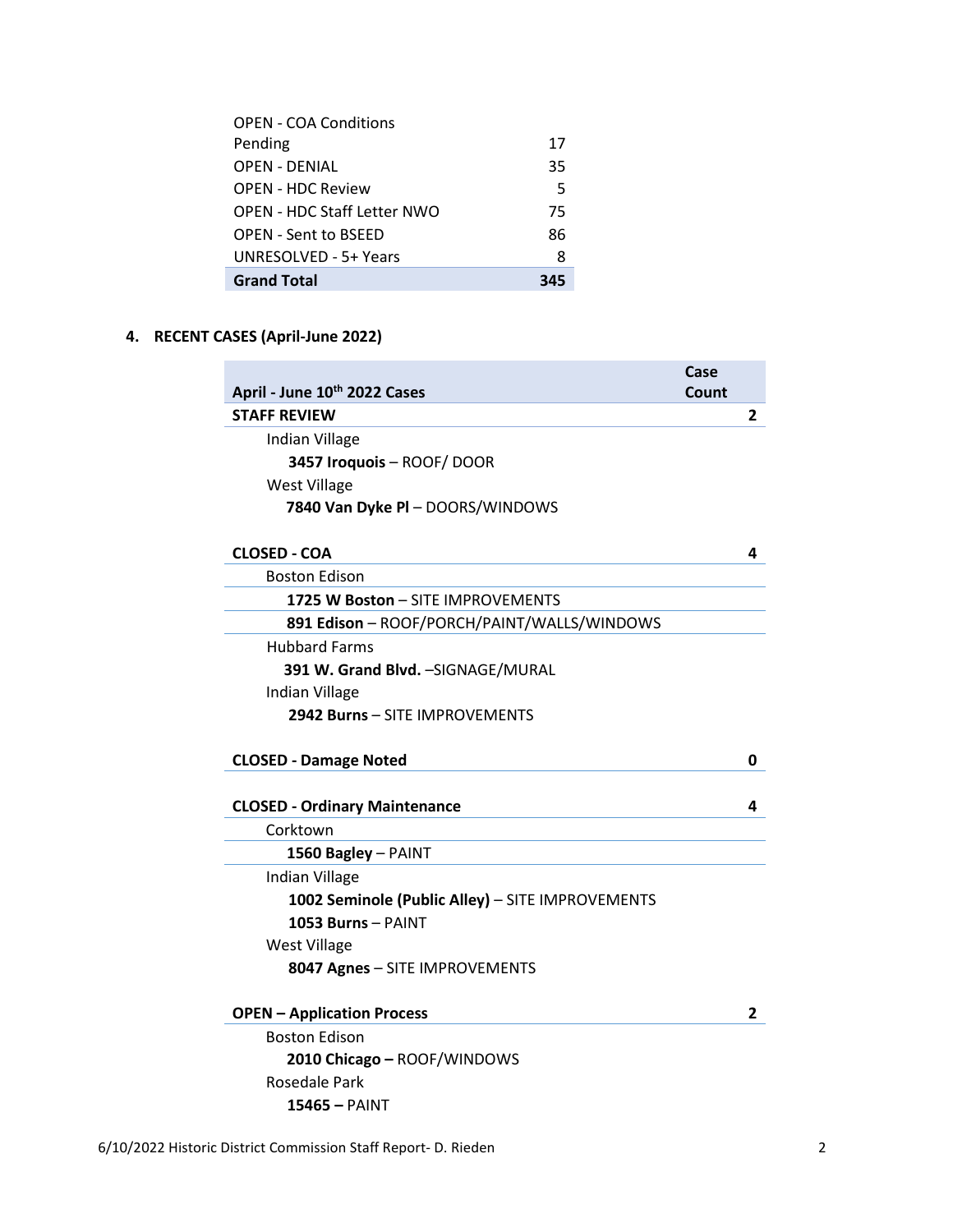#### **OPEN - HDC Review 5**

| <b>Boston-Edison</b>            |  |
|---------------------------------|--|
| 2235 Longfellow -WINDOWS        |  |
| Corktown                        |  |
| 1814-1820 Church - WINDOWS      |  |
| Jam Handy/E. Grand Blvd         |  |
| 2929 E. Grand Blvd - PAINT      |  |
| Madison-Harmonie Park           |  |
| 241 Madison - SITE IMPROVEMENTS |  |
| Palmer Park Apartment Buildings |  |
| 17664 Manderson - WINDOWS       |  |

#### **OPEN – COA Conditions Pending 1**

Boston-Edison **2525 W. Boston –** PAINT/WINDOWS

#### **OPEN – Denial 3**

Boston-Edison **1725 W Boston** – ROOF **2525 W Boston** – DEMOLITION/PORCH DECK Hubbard Farms **391 W. Grand** – WINDOWS

### **OPEN - HDC Staff Letter NWO 13**

6/10/2022 Historic District Commission Staff Report- D. Rieden 3 Arden Park – East Boston **235 E. Boston**- DOORS/PORCH/SIDING/SITE Boston-Edison **1535 Chicago**- SITE IMPROVEMENTS **1659 Longfellow-** DOORS/PORCH/SIDING **1925 Chicago-** DOORS/PORCH/SIDING/WINDOWS **2011 Longfellow-** WINDOWS **2491 Longfellow-** PORCH/WINDOWS/SITE Corktown **1830 Church**- GARAGE Rosedale Park **14831 Warwick** – ADDITION/WINDOWS Russell Woods- Sullivan **3736 Glendale** – GARAGE/WINDOWS **3292 Glendale** – GARAGE/FENCE Sherwood Forest **19630 Stratford** - WINDOWS West Village **7926 St. Paul St.** – PORCH/DECK Willis-Selden **4205 Cass Ave** – SIGNAGE